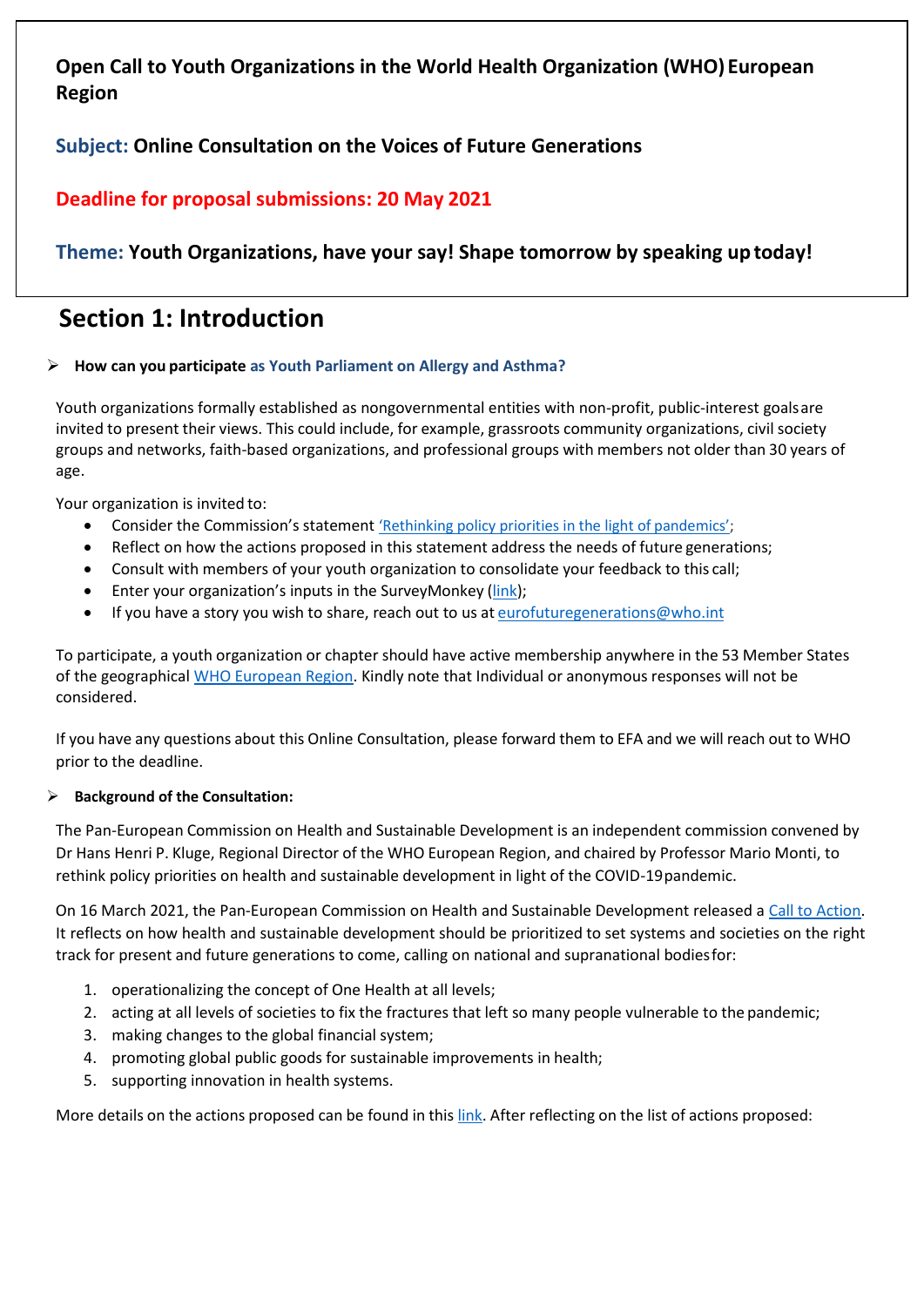# **SECTION 2: Input from Youth Parliament on Allergy and Asthma**

Your ideas and voice matters. Tell us what you think can be done to help protect and benefit future generations under each of the actions proposed:

#### ➢ **Question 1: Operationalizing the concept of 'One Health' at all levels.**

• *Context: The 'One Health' approach is a holistic view of how humans, animals, and the environment all interact together. It is critical to addressinghealth threats, including infectious respiratory diseases, such as COVID-19. The areas of work in which a 'One Health' approach is particularly relevant include: food safety; the control of zoonotic diseases (those spread between animals and humans); laboratory services; neglected tropical diseases; environmental*

*health; antimicrobial resistance. All these areas cover complex issues that require closecollaboration across sectors, stakeholders and countries.*

*Insert examples of interventions to better harmonize the sustainable interaction between humans, animals, and the environment.*

#### *Answer:*

The European Youth Parliament on Allergy and Asthma is an initiative of the European Federation of Allergy and Airways Diseases Patients Associations (EFA) launched in 2020 to bring the voice of young patients and healthcare professionals across Europe closer to policymaking [https://www.efanet.org/inform/youth-parliament.](https://www.efanet.org/inform/youth-parliament)

The members of the Youth Parliament, we support the Pan-European Commission on Health and Sustainable Development's call to action. Our lived experiences underline the importance of focusing on the interdependence of human, animal, and environmental health. People with allergy and airways diseases act like radars of the healthiness of the environment, this is why prevalence, hospitalisations, deaths, and treatment use are very common indicators used to evaluate environmental effects on human health. Please find below our examples of interventions:

POINT 1.a: Climate change and air pollution, which affect biodiversity loss, animals, and humans alike, increases levels of CO2 and other pollutants in the air, which generates an increased pollen concentration and a prolonged or second flowering period and thus a prolonged pollen season. At the same time, air pollution indoor and outdoor air pollution can increase symptoms by making pollen more aggressive next to busy roads. We would truly welcome WHO initiative to set the basis for a systematic, real-time, monitoring system for pollen and air pollutants across the EU. Pollen monitoring is weak and not accessible for people living in Europe.

Drought and forest fires can additionally increase susceptibility to inflammation. This can lead to an aggravation of allergy and asthma symptoms. More frequent flooding due to climate change can also lead to mould growth and increased humidity, which is an ideal breeding ground for dust mites. To protect individuals from mould, it is crucial to focus on sustainable and allergy-friendly construction materials in new buildings.

POINT 1.b: We would like WHO to work closely with the World Meteorological Organization on this matter and to support the efforts of the European Aerobiology Society in gathering evidence of aeroallergens effects on health as well as liaise with EUMETNET and its AutoPollen project to develop better monitoring through national meteorological institutes. The still-forming immune system of young children is particularly sensitive to environmental factors, which is why a greater number of allergens in the environment also causes more and more allergies.

POINT 1.c: we especially support the establishment of an Intergovernmental Panel on Health Threats. The IPH can argue for the necessary reduction in air pollution and greenhouse gas emissions from the transportation, industrial, agricultural, and building sectors.

POINT 1.d: we cannot agree more with the proposal to develop a Pan-European System for Disease Control, as we witness today a fundamental gap in disease monitoring and prevention coverage in Europe: chronic diseases such as allergy and asthma are not followed as it should, and the existing European Observatory on Health Systems and Policies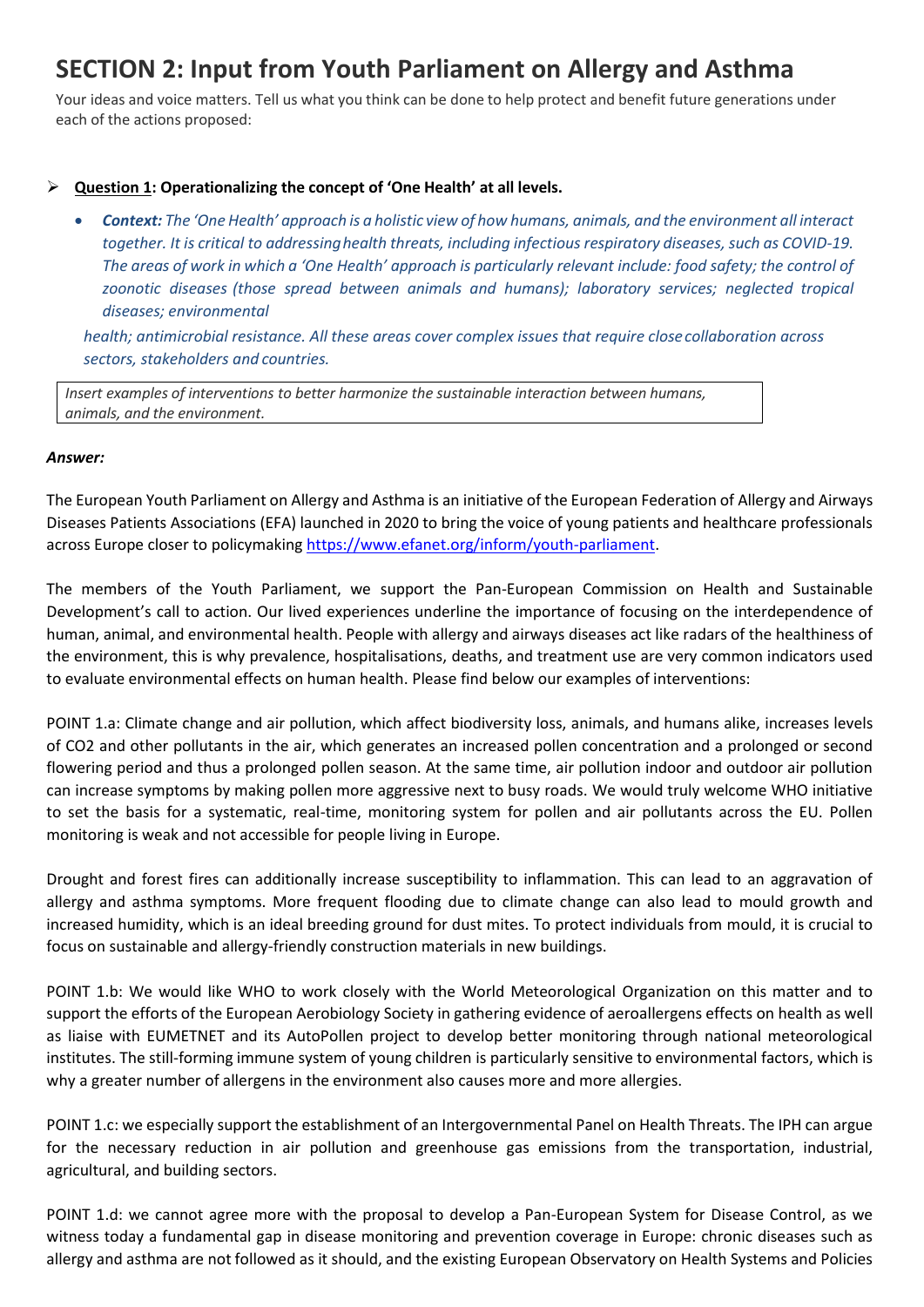mandate and other intergovernmental mechanisms seem too narrow to cover the leading cause of death in Europe as it should.

- $\triangleright$  Question 2: Acting at all levels of societies to fix the fractures that have left so many people vulnerable to the **pandemic**
	- *Context: These actions include, for example, making health systems more accessible;addressing inequalities; better identifying vulnerabilities; and, communicating more effectively with populations.*

*Insert examples of interventions to make societies more resilient, equitable, responsive, and inclusive to all.*

#### *Answer:*

As European Allergy and Asthma Youth Parliament, we want to take a stance for health equity and accessibility of health systems and public places. Therefore, we especially appreciate the call to make health systems more inclusive by ensuring that everybody can participate in decision-making at all levels and can obtain access to health and social services.

POINT a - Chronic diseases such as allergy and asthma often come hand in hand, as co-morbidities, as co-burdens on the same patients. Allergies and asthma are commonly trivialised in our society due to a lack of effective communication on the severity of our conditions. The trivialization of allergy means that many costs associated with allergies are not covered by health insurances.

POINT b - The situation of children and young people access to the care they need is particularly vulnerable. Children and young people are typically dependent on whether their guardians take their illness seriously and are economically able to support them. Parents may be overburdened balancing this responsibility with their jobs and other caring responsibilities or, due to societal trivialisation, may underestimate their children's disease and accordingly fail to provide them with adequate care.

POINT c - The insufficient coverage of costs is also a significant inequality factor for children because, without financial support from a guardian, this can result in illness, reduced performance, social limitations, and deteriorating mental health. Therefore, the health status of children is thus directly dependent on the income of their guardian. In the  $21^{st}$ century, we need the urgent improvement of communication and health equity. Therefore, we would like to see Europe take steps to create equal access to medicines and eliminate of out-of-pocket costs to treat chronic diseases, especially if co-morbidities, as that leads people to choose the most important treatment neglecting others.

Efforts to stop the trivialisation of our diseases in society are necessary. For this, access to information and (digital) health literacy across all social stratification must be improved.

POINT d - As we look towards a post-COVID recovery, young people want to see environmental factors better considered in health infrastructures. To enable equitable participation in public life, a one health and health in all policies approach is necessary. For example, people with allergy and asthma encounter many obstacles in their everyday lives, most of which other people do not even notice. To create a barrier-free environment, public spaces must be designed to be allergy-friendly. For young people living with asthma and allergies, air pollution in cities must be reduced, and younger generations like ours are positive towards the expansion of active mobility, not only will it help create a more active society, but air pollution and greenhouse gas emissions will be combated, the health and well-being of the population will be promoted, and our allergy and asthma symptoms will improve!

People with house dust mite allergies suffer especially from upholstered furniture. Educational institutions and public transportation should rely on other materials for their seating so that all people can access these public goods without discomfort.

As services including cafes and restaurants reopen, food allergy sufferers may be prevented from participating in these social settings or can only do so with fear due to inadequate training of staff and allergen labelling requirements that are not taken seriously.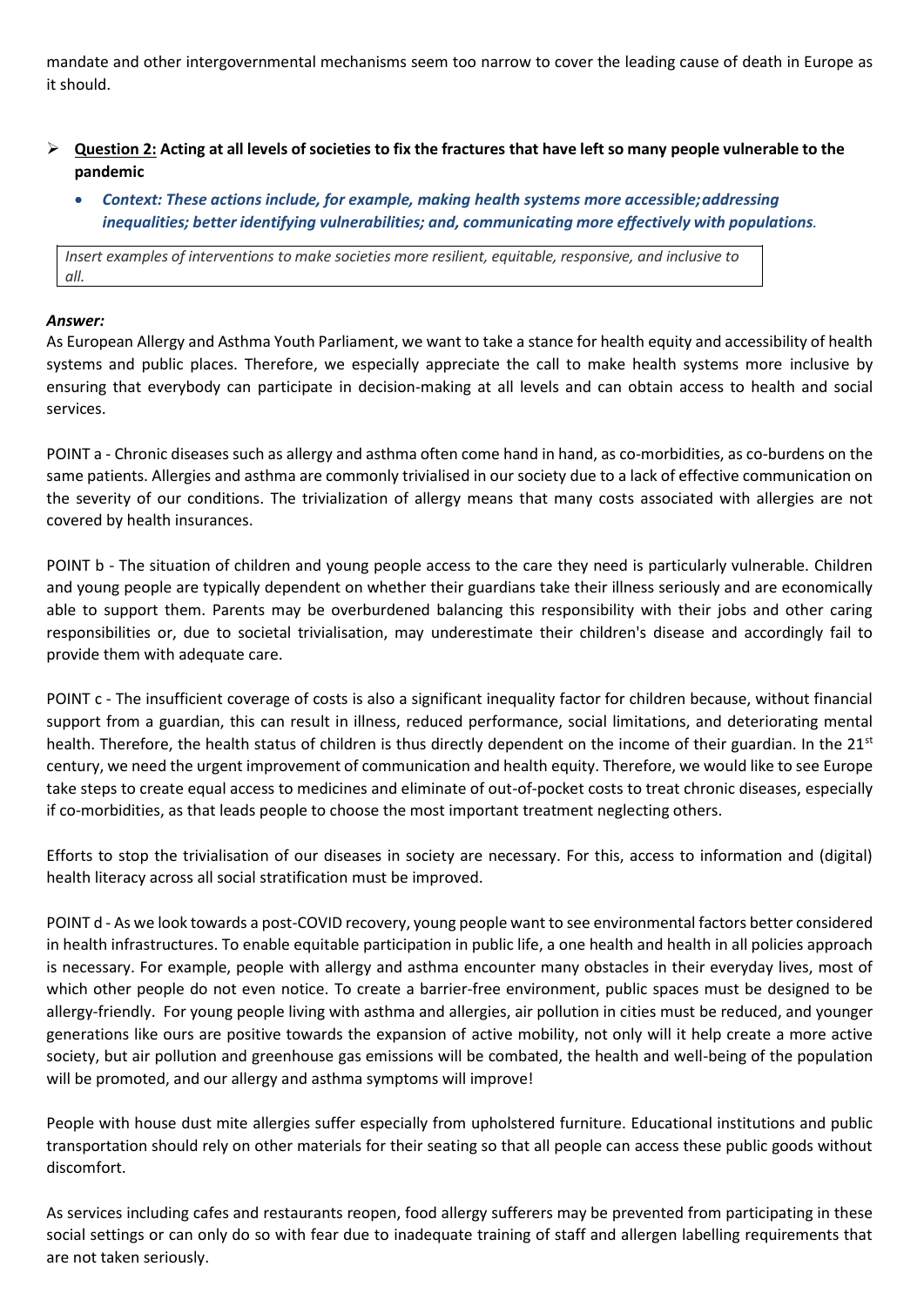In order not to limit affected persons in their educational opportunities, career chances and social life, all of which can have an impact on a person's mental health as well as physical health, these barriers must be removed. We need more public investment in the social infrastructure. Otherwise, accessibility for people with allergies and asthma remains low. The consequences can be immense financial losses and reduced (mental) health for those affected.

### ➢ **Question 3: Making changes to the global financial system.**

• *Context: The global financial system is the worldwide framework of legal agreements, institutions, and both formal and informal economic actors that together facilitate international flows of financial capital for purposes of investment and trade financing. How should the needs and aspirations of future generations be included in such systems? For example, current government debt will be left to future generations to pay off. In what ways should financialsystems support future generations to achieve their aspirations, and not be a barrier for their futureprosperity?*

*Insert what changes are needed in financial policy to ensure the prosperity of future generations.*

#### **Answer:**

As the European Allergy and Asthma Youth Parliament, we demand that health equity must be at the forefront in all aspects influencing health, including the financial system. We call on public policy representatives to create and implement legal frameworks that do not create an imbalanced burden for future generations. Climate mitigation efforts and environmental protection are necessary for allergy and asthma sufferers and future generations to live a healthy life on this planet. Therefore, we appreciate that the Pan-European Commission on Health and Sustainable Development's call to action incorporates one health-related risks in risk analysis and risk mitigation systems. As mentioned in the call to action, health should be used as a criterion in the financial system. We argue to achieve this, Quality-Adjusted Life Years and Disability-Adjusted Life Years should be applied.

POINT a - Financial systems are linked to health equity because the socioeconomic status (SES) of an individual is directly linked to their health outcomes. People with a higher SES have significantly better chances to reach old age and have, on average, more healthy life years than people with a low SES. Currently, wealth is unfairly distributed in society, many low-income families cannot build up wealth across generations due to structural disadvantages. As SES is related to health outcomes, individuals from poorer backgrounds are therefore disadvantaged in their health outcomes. A more equitable society could be achieved through an earmarked wealth tax that benefits the whole population's health or is spent on disadvantaged groups.

POINT b - As emphasised in the Pan-European Commission on Health and Sustainable Development's call to action, major health crises can cause massive economic devastation. Therefore, we demand that we learn from the covidcrisis and stop the underfunding of health infrastructures and institutions. We do not want to depend on philanthropy but urge for prioritising the national health and education systems and their workers, which are the commonwealth of a country. WHO could lead the way by proposing a minimum percentage of GDP investment on health systems, to ensure our societies are ready to face the current health challenges and be fit for the next pandemic.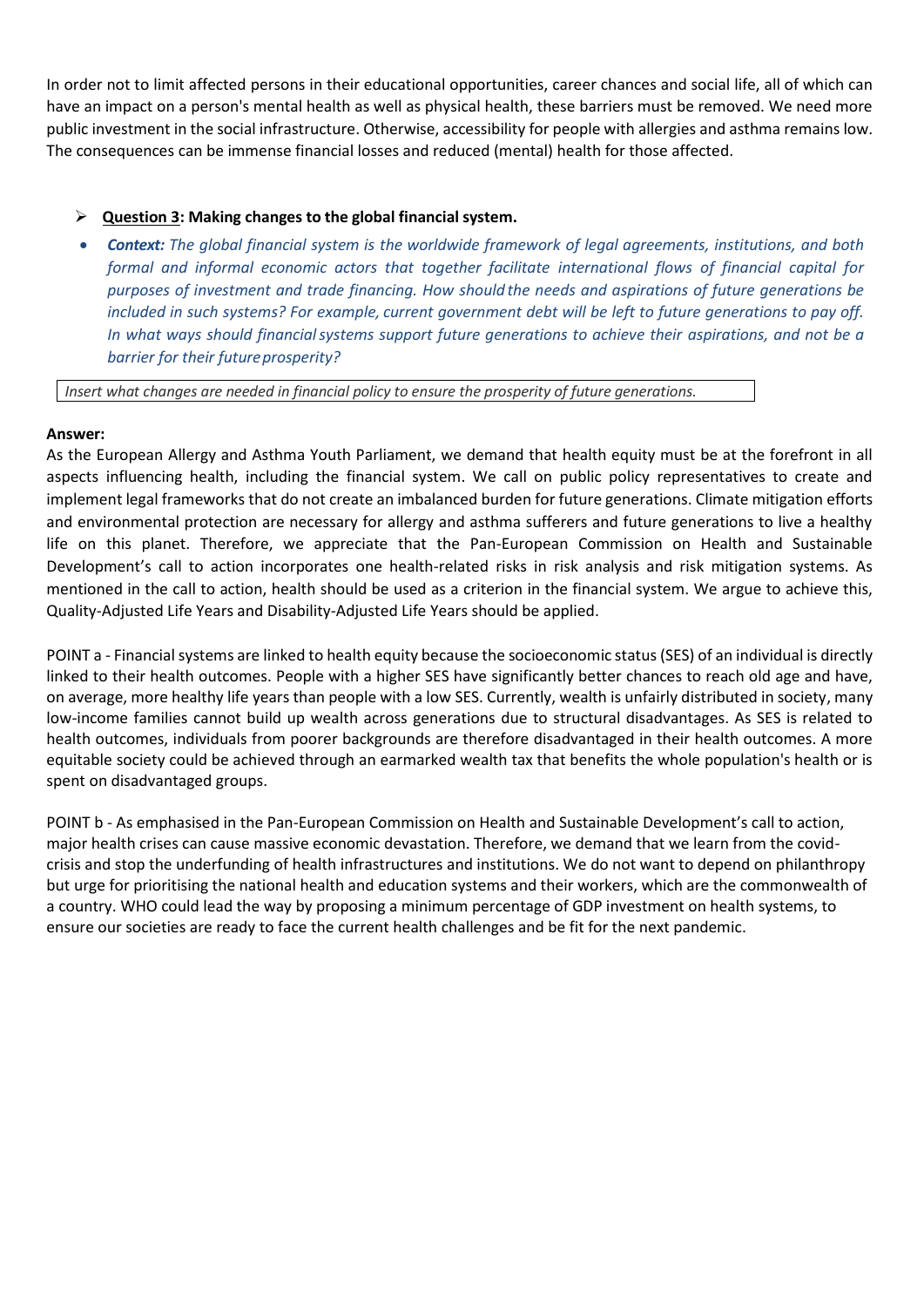- ➢ **Question 4: Promoting global public goods for sustainable improvements in health**
- *Context: global public goods arepublic goods that benefit people worldwide, regardless of borders. Examples of global public goodsinclude climate change mitigation efforts, infectious disease eradication, etc.*

*Insert examples of global public goods for sustainable improvements in health, and how these should be promoted.*

#### **Answer:**

As a youth patient initiative, we are proud to advocate for better health and prevention for our peers, but our role is not political. We will continue proposing new ideas, but we need an important collaboration. Most of them are proposed in question four and in our document present during the event "Growing up with Allergy and Asthma", but politicians must read and understand the importance they have for us. Our understanding from what public goods might be different than those ideas stated in the paper.

Prevention and care are two priority areas for the European Allergy and Asthma Youth Parliament, and we believe that they can be improved through digitalisation, as it happens now with interactive screens that visualise pollution levels or the availability of e-consultations. As young people, we think the investment in digitalisation for the common interest should be encouraged and protected, and therefore expect a solid regulation on the life cycle of health data for public health prevention and care purposes in the benefit of society.

Our Youth Parliament sees education around health and prevention as an important public good that should be available across Europe. Our goal is to increase awareness through public campaigns and events to create greater public understanding of the unique struggles young people face in their health, and how to help support us. We think WHO and governments should not only work at the political level, but also support civil society organisations like patient groups to disseminate their ambition, inform, communicate, and educate towards the changes that need to be done to achieve better health outcomes. As we have seen during the pandemic, every person counts, so everyone should be empowered to act for their own and our collective health.

One of the biggest problems for people with asthma and allergies is the limitations they are confronted to. Whether it is the fear of eating outside and being exposed to allergens, the flu symptoms due to pollen counts, or elevated air pollution that makes breathing difficult, all those problems also affect the overall population. Investing in mitigating risk-factors for chronic diseases will benefit every human in the planet.

- ➢ **Question 5: Supporting innovation in health systems**
- *Context: This includes the discovery and development ofmedicines, medical technologies, digital solutions, and organizational innovations within health systems, as wellas enhancing transparency of public–private partnerships and their ability to deliver effective and equitable health care*

*Insert examples of innovations for health systems that would better attend to the needs of the youth and future generations.*

#### **Answer:**

There are many gaps on how care is provided to young people in Europe that need to be looked at. There is the issue of transitioning between paediatric to adult care, which is a completely new universe for young adults, and not always happens with success. There are challenges on how young people with chronic diseases continue their healthcare at a period in life of intense mobility: young adults like us can travel a lot for educational or work purposes and might find difficulties in accessing care elsewhere, due to the fragmentation of healthcare systems and due to financial hardship.

We would also like to help developing new solutions for our disease areas, because we remain under deserved on treatment for many allergies and certain types of asthma. Young patients like us would like to participate in the definition of the research agenda, and in helping investigators develop better treatments: more personalised, with less adverse effects, and more accessible to those in need.

Finally, as the mobile-at-hand generation, we would like to see a faster introduction of digital health within the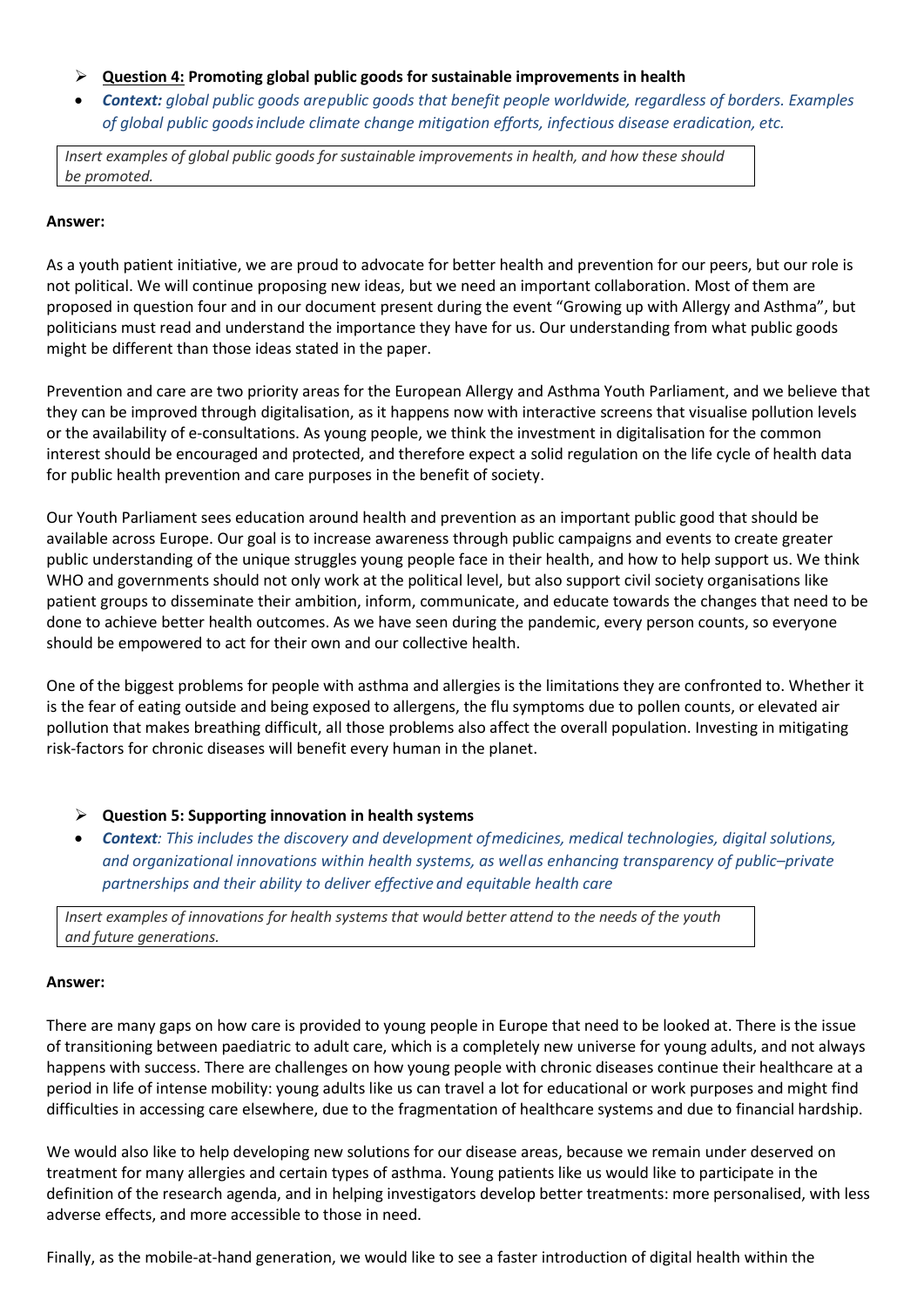healthcare systems, because we understand there are many solutions that are cheap, global, and largely accessible to the public. Scientists need to collaborate to improve our health and healthcare giving everyone the possibility to live the life they want at all. While we offer concrete proposals to improve the lives of young people living with allergy and asthma, we believe in collaboration. Our voice alone is not enough, so we need to be united to work towards a concrete goal.

- ➢ **Question 6: Infodemics – the overabundance, false or misleading information**
- *Context:* 
	- *1. What have been the experiences of youth in seeking out health information (for example, regarding COVID-19)?*
	- *2. Where do you seekout health information?*
	- *3. What determines it as reliable, trustworthy, or useful?*

*Insert examples of ways youth consume health information, and how health information can be better framed, made available, and communicated towards youth.*

## *Answer:*

One of the reasons why people use the news, internet, and social media to take decisions about their health might be they have difficulties in accessing information from a healthcare professional. As patients, we really welcome the unveiling of healthcare professionals from all disciplines that have been pushed to the traditional media because of the pandemic. It is healthy to have their scientific opinion present in todays' discussions and we hope that it will be sustained post-pandemic.

People with allergies and asthma usually need to visit more healthcare providers (pulmonologist, allergist, immunologist, dermatologist etc.) than the average person, until they find the right and suitable therapy, where personalised therapy is key. Having access to **online counselling,** would be very helpful for young patients. Online counselling should include doctors with different specialisations, who can answer questions sent by patient via email. This would be important both now and post-pandemic, considering that the COVID-19 pandemic means it remains hard for patients to reach doctors, and to prevent similar issues in the future.

But we the young people, as many around the world, will continue trying to find a response to our questions in two clicks. Creating accessible and reliable medical information is highly important, especially for allergy and asthma that continue to be underdiagnosed despite increasing prevalence around the world.

We recommend WHO to encourage the following:

- clearly define the term reliable information. For us it should refer to information approved by public authorities, whether health ministries, EMA or WHO, or by third parties such as medical societies. Every Ministry of Health should list on its official website other **sites** that are useful and officially approved, so that patients can be sure that they are looking in the right place, and confident that the information is correct.
- Public health authorities should not only be active on traditional media but also monitor and use social media, as a tool to test public health education. We consider governments should be invested in counter resting fake news and the platforms that promote them with penalties. The public opinion should have access to reliable information in the places where the public opinion is being formed, and that includes social media high on the list. Many young people follow influencers and youtubers.
- Officially approved **apps** made for smartphones, about where to find the right information about healthcare, would be very easy for young people to access and use. These apps should be translated in as many different European languages as possible.
- Another method to collect and share information for young people is to organize an anonymous **questionnaire** for students (in student campus or online), about healthcare, or medicine in general. After collecting responses, to answer with the help of medical experts to publish in a student paper or online.
- Young people need access to healthcare information in different countries as they may travel, study, or work abroad. Therefore, the creation of an international medical healthcare **systems** would enable young people to have equal access to the healthcare they need. That would provide opportunities for students with asthma and allergies to study abroad without fear that they may run out of medicine or be prevented from accessing treatment or therapy. Student exchange programmes should be more affordable for young people with asthma and allergies, as health insurance can be expensive.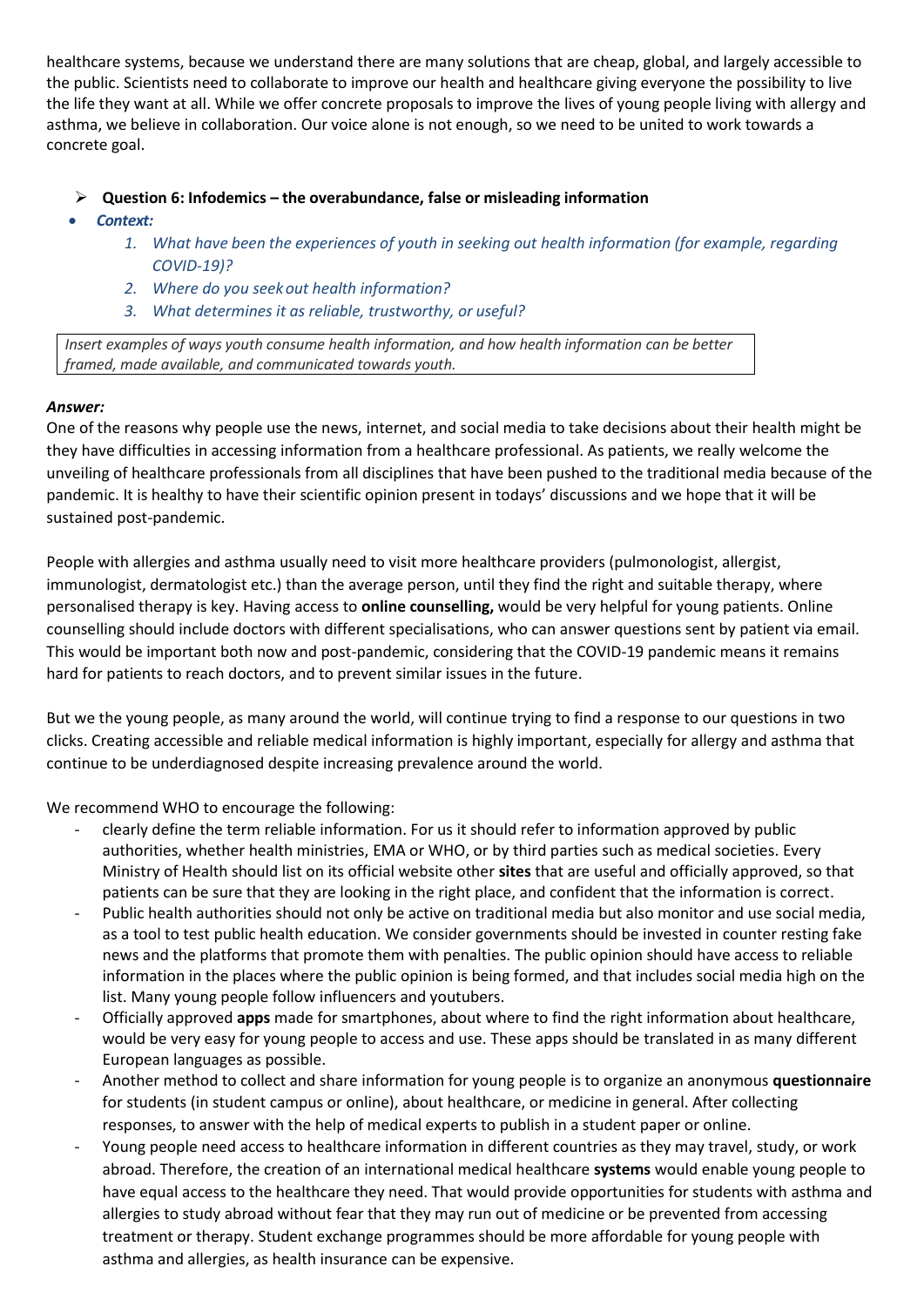- As mentioned in our answer to Question 4, one of the most effective ways of raising awareness is through **education,** in elementary schools, high schools, colleges, workplaces etc. While this process would take a long time, it will lead to young people becoming more informed, find understanding, or even recognise allergy symptoms to support their peers.
- We also see the potential of **visual campaigns** such as organising photoshoots with people with allergies, asthma, and atopic eczema to exhibit those photographs in healthcare clinics across Europe. These posters should also inform people how to react if they witness someone having anaphylactic reaction etc.

#### **Question 7: Digital Technology and Health Systems.**

- *Context: The pandemic has shown both the potential and shortfalls in the use of digital technologies in health and health systems:*
- *1. What can we do to better exploitthe potential of digital technologies, and how can we avoid some of the pitfalls (i.e., privacy issues, creating inequalities) and overcome these shortcomings?*
- *2. What are some examples of technologies thathave been used well in health care?*
- *3. How should we embrace digital technology innovations in health care?*

*Insert examples of how digital technology can support youth with their health and interaction with health care.*

#### *Answer:*

Several ideas from Question 6 can be considered for this one. To elaborate on ideas: information on health from all official channels including websites, apps, social networks would be extremely valuable. If the channel is official, it would help young people to identify the information provided as reliable, checked with medical professionals, and would not provide misinformation.

The European Allergy and Asthma Youth Parliament believes that digital health records and electronic prescriptions would make travelling, school trips and student exchange much easier for young people to take part in, and not fear they are missing out on events with their friends, thus helping to prevent social exclusion.

We also see the importance of apps to measure pollen levels, other inhalational allergens, air pollution, and that these should be improved to help more young people use them to manage their symptoms. We also believe that access to online consultations, where patients can send their questions about healthcare directly to medical professionals and receive trustworthy feedback, will help healthcare become more accessible in the post-COVID future.

• Are other concrete measures needed? For example, think about changes in the health and social care system, in how services are financed, digitalization of healthcare, research and innovation, consumption and production ofgoods, migration, gender equality, disability inclusion, etc. *Please insert your response (max 2500 characters)*

We believe education should be a top priority. In education, we must involve not only children but also parents, to create a solid community that reduces stigma towards people living with allergies and asthma.

• In operationalizing this call to action, how do you recommend governments and international organizations to engage with youth? For example, how can the participation and voices of youth be institutionalized in decision-making bodies, advisory groups, or similar engagement mechanisms, or in the adoption of specific laws and regulations,etc. *Please insert your response (max 2500 characters)*

There should be an integration of youth voices across policies, and not just those that are earmarked as addressed to the youth. Healthcare and social are policies affecting youth and therefore their input should be sought. Young people bring different insights to the table, and institutions should offer more mentorships opportunities for young people to gain the necessary skills from senior health advocates and professionals. It is furthermore crucial to include young people also in work settings. Hiring a sufficient number of young professionals and training them while incorporating their accommodation needs, not just as a token to check off "youth participation", would empower young people most. We also believe trainings and guides should be offered on how to talk with policymakers (online or in person), so young people can directly express their needs to policymakers.